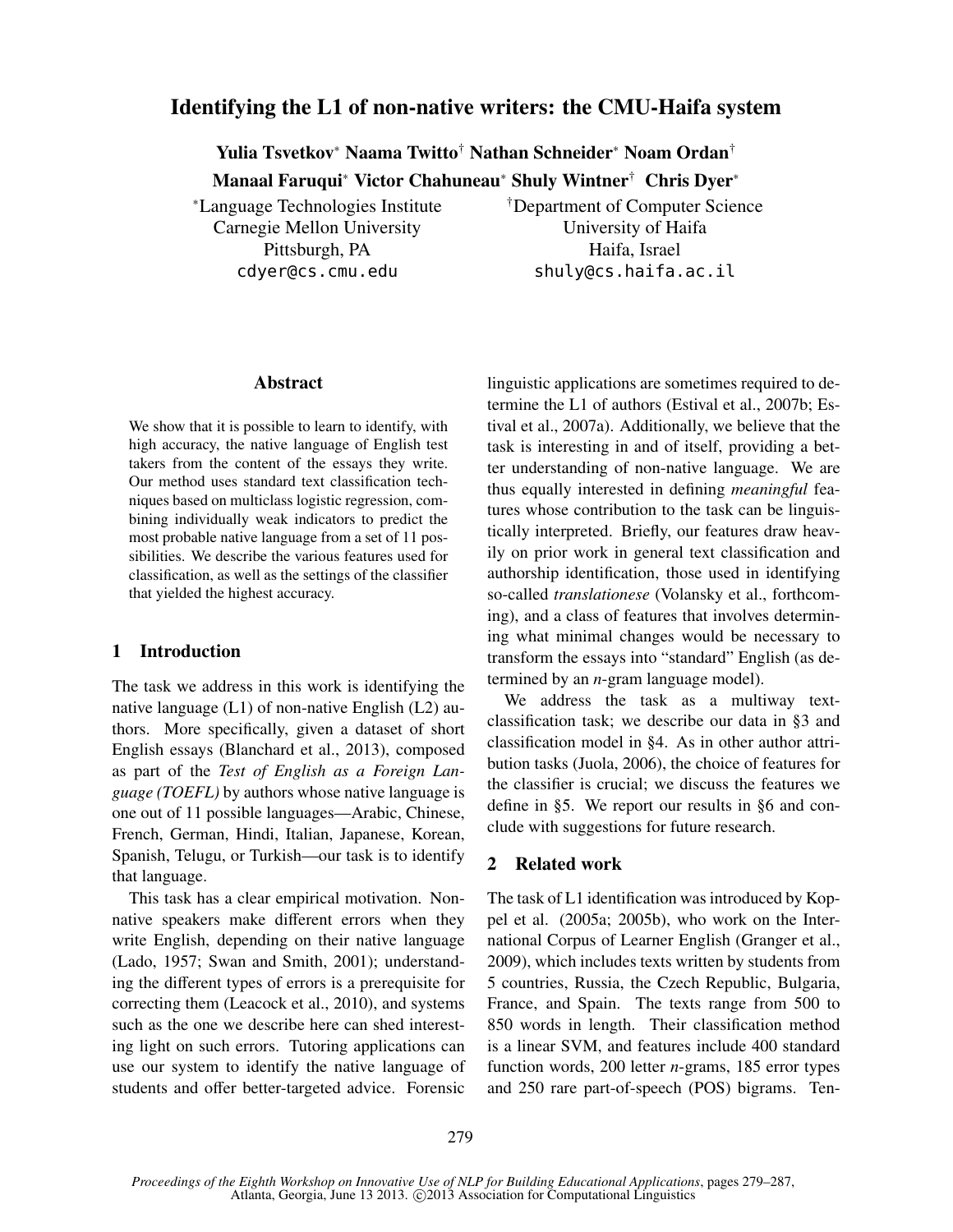fold cross-validation results on this dataset are 80% accuracy.

The same experimental setup is assumed by Tsur and Rappoport (2007), who are mostly interested in testing the hypothesis that an author's choice of words in a second language is influenced by the *phonology* of his or her L1. They confirm this hypothesis by carefully analyzing the features used by Koppel et al., controlling for potential biases.

Wong and Dras (2009; 2011) are also motivated by a linguistic hypothesis, namely that *syntactic* errors in a text are influenced by the author's L1. Wong and Dras (2009) analyze three error types statistically, and then add them as features in the same experimental setup as above (using LIBSVM with a radial kernel for classification). The error types are subject-verb disagreement, noun-number disagreement and misuse of determiners. Addition of these features does not improve on the results of Koppel et al.. Wong and Dras (2011) further extend this work by adding as features horizontal slices of parse trees, thereby capturing more syntactic structure. This improves the results significantly, yielding 78% accuracy compared with less than 65% using only lexical features.

Kochmar (2011) uses a different corpus, the Cambridge Learner Corpus, in which texts are 200-400 word long, and are authored by native speakers of five Germanic languages (German, Swiss German, Dutch, Swedish and Danish) and five Romance languages (French, Italian, Catalan, Spanish and Portuguese). Again, SVMs are used as the classification device. Features include POS *n*-grams, character *n*grams, phrase-structure rules (extracted from parse trees), and two measures of error rate. The classifier is evaluated on its ability to distinguish between pairs of closely-related L1s, and the results are usually excellent.

A completely different approach is offered by Brooke and Hirst (2011). Since training corpora for this task are rare, they use mainly L1 (blog) corpora. Given English word bigrams  $\langle e_1, e_2 \rangle$ , they try to assess, for each L1, how likely it is that an L1 bigram was translated literally by the author, resulting in  $\langle e_1, e_2 \rangle$ . Working with four L1s (French, Spanish, Chinese, and Japanese), and evaluating on the International Corpus of Learner English, accuracy is below 50%.

### 3 Data

Our dataset in this work consists of TOEFL essays written by speakers of eleven different L1s (Blanchard et al., 2013), distributed as part of the Native Language Identification Shared Task (Tetreault et al., 2013). The training data consists of 1000 essays from each native language. The essays are short, consisting of 10 to 20 sentences each. We used the provided splits of 900 documents for training and 100 for development. Each document is annotated with the author's English proficiency level (low, medium, high) and an identification (1 to 8) of the essay prompt. All essays are tokenized and split into sentences. In table 1 we provide some statistics on the training corpora, listed by the authors' proficiency level. All essays were tagged with the Stanford part-of-speech tagger (Toutanova et al., 2003). We did not parse the dataset.

|             | Low     | Medium    | High      |
|-------------|---------|-----------|-----------|
| # Documents | 1.069   | 5.366     | 3.456     |
| # Tokens    | 245,130 | 1.819.407 | 1,388,260 |
| $#$ Types   | 13.110  | 37.393    | 28.329    |

Table 1: Training set statistics.

## 4 Model

For our classification model we used the creg regression modeling framework to train a 11-class logistic regression classifier.<sup>1</sup> We parameterize the classifier as a multiclass logistic regression:

$$
p_{\lambda}(y \mid \mathbf{x}) = \frac{\exp \sum_{j} \lambda_{j} h_{j}(\mathbf{x}, y)}{Z_{\lambda}(\mathbf{x})}
$$

,

where **x** are documents,  $h_j(\cdot)$  are real-valued feature functions of the document being classified,  $\lambda_j$  are the corresponding weights, and *y* is one of the eleven L1 class labels. To train the parameters of our model, we minimized the following objective,

$$
\mathcal{L} = \alpha \sum_{j}^{\ell_2} \sum_{\{(\mathbf{x}_i, y_i)\}_{i=1}^{|\mathcal{D}|}} \left( \overbrace{\log p_{\lambda}(y_i \mid \mathbf{x}_i)}^{\text{log likelihood}} + \frac{\pi \underline{\mathbb{E}_{p_{\lambda}(y' \mid \mathbf{x}_i)}} + \pi \underline{\mathbb{E}_{p_{\lambda}(y' \mid \mathbf{x}_i)}} \log p_{\lambda}(y' \mid \mathbf{x}_i)} - \text{conditional entropy} \right)
$$

<sup>1</sup>https://github.com/redpony/creg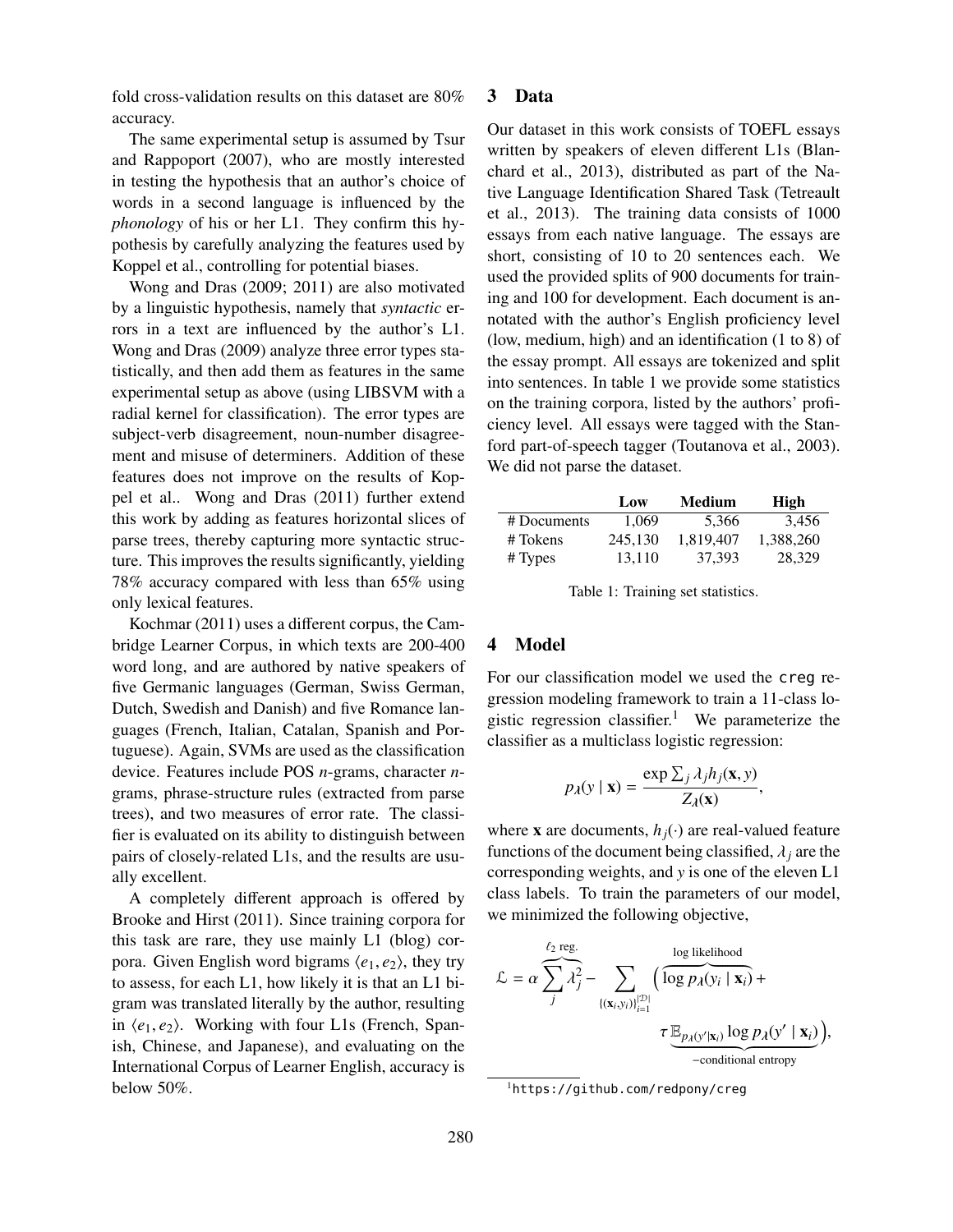which combines the negative log likelihood of the training dataset  $\mathcal{D}$ , an  $\ell_2$  (quadratic) penalty on the magnitude of  $\lambda$  (weighted by  $\alpha$ ), and the *negative* entropy of the predictive model (weighted by  $\tau$ ). While an  $\ell_2$  weight penalty is standard in regression problems like this, we found that the the additional entropy term gave more reliable results. Intuitively, the entropic regularizer encourages the model to remain maximally uncertain about its predictions. In the metaphor of "maximum entropy", the entropic prior finds a solution that has *more* entropy than the "maximum" model that is compatible with the constraints.

The objective cannot be minimized in closed form, but it does have a unique minimum and is straightforwardly differentiable, so we used L-BFGS to find the optimal weight settings (Liu et al., 1989).

# 5 Feature Overview

We define a large arsenal of features, our motivation being both to improve the accuracy of classification and to be able to interpret the characteristics of the language produced by speakers of different L1s.

While some of the features were used in prior work (§2), we focus on two broad novel categories of features: those inspired by the features used to identify translationese by Volansky et al. (forthcoming) and those extracted by automatic statistical "correction" of the essays. Refer to figure 1 to see the set of features and their values that were extracted from an example sentence.

- POS *n*-grams Part-of-speech *n*-grams were used in various text-classification tasks.
- Prompt Since the prompt contributes information on the domain, it is likely that some words (and, hence, character sequences) will occur more frequently with some prompts than with others. We therefore use the prompt ID in conjunction with other features.
- Document length The number of tokens in the text is highly correlated with the author's level of fluency, which in turn is correlated with the author's L1.
- Pronouns The use of pronouns varies greatly among different authors. We use the same list of 25 English pronouns that Volansky et al. (forth-

coming) use for identifying translationese.

- Punctuation Similarly, different languages use punctuation differently, and we expect this to taint the use of punctuation in non-native texts. Of course, character *n*-grams subsume this feature.
- Passives English uses passive voice more frequently than other languages. Again, the use of passives in L2 can be correlated with the author's L1.
- Positional token frequency The choice of the first and last few words in a sentence is highly constrained, and may be significantly influenced by the author's L1.
- Cohesive markers These are 40 function words (and short phrases) that have a strong discourse function in texts (*however*, *because*, *in fact*, etc.). Translators tend to spell out implicit utterances and render them explicitly in the target text (Blum-Kulka, 1986). We use the list of Volansky et al. (forthcoming).
- Cohesive verbs This is a list of manually compiled verbs that are used, like cohesive markers, to spell out implicit utterances (*indicate*, *imply*, *contain*, etc.).
- Function words Frequent tokens, which are mostly function words, have been used successfully for various text classification tasks. Koppel and Ordan (2011) define a list of 400 such words, of which we only use 100 (using the entire list was not significantly different). Note that pronouns are included in this list.
- Contextual function words To further capitalize on the ability of function words to discriminate, we define pairs consisting of a function word from the list mentioned above, along with the POS tag of its adjacent word. This feature captures patterns such as verbs and the preposition or particle immediately to their right, or nouns and the determiner that precedes them. We also define 3-grams consisting of one or two function words and the POS tag of the third word in the 3-gram.
- Lemmas The content of the text is not considered a good indication of the author's L1, but many text categorization tasks use lemmas (more precisely, the stems produced by the tagger) as features approximating the content.
- Misspelling features Learning to perceive, produce, and encode non-native phonemic contrasts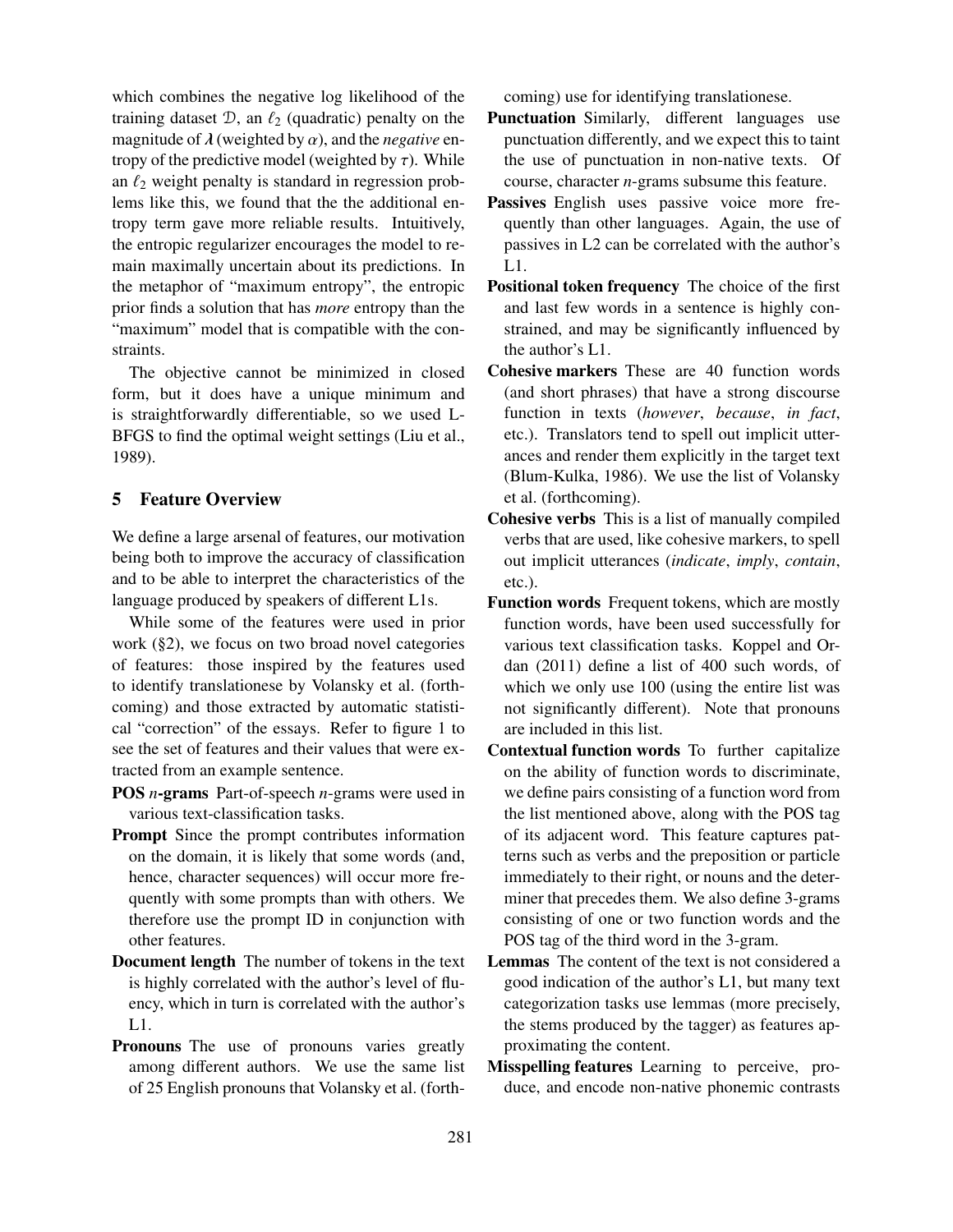|                   | <b>Presence</b>         |              | <b>Considered alternatives/edits</b> |               |  |  |
|-------------------|-------------------------|--------------|--------------------------------------|---------------|--|--|
|                   | "CHAR $l_y$ ":          | $\log 2 + 1$ | "Delete $P_p$ .":                    | 1.0           |  |  |
| <b>Characters</b> | "CharPrompt_P5_q_o_i":  | $\log 1 + 1$ | "Insert $P_p$ .":                    | $1.0^{\circ}$ |  |  |
|                   | "MFChare ":             | $\log 1 + 1$ | "MID: SUBST: v: f":                  | $\log 1 + 1$  |  |  |
|                   | "Punc_period":          | $\log 1 + 1$ | $"SUBST: v: f"$ :                    | $\log 1 + 1$  |  |  |
|                   | "DocLen ":              |              | $log 19 + 1$ "MSP: safely":          | $\log 1 + 1$  |  |  |
|                   | "MeanWordRank":         | 422.6        | "Match_p_to":                        | 0.5           |  |  |
| Words             | "CohMarker_because":    | $\log 1 + 1$ | "Delete_p_to":                       | $0.5^{\circ}$ |  |  |
|                   | "MostFreq_have":        | $\log 1 + 1$ | "Delete_p_are":                      | $1.0^{\circ}$ |  |  |
|                   | "PosToken_last_luxury": | $\log 1 + 1$ | "Delete_p_because":                  | $1.0^{\circ}$ |  |  |
|                   | "Pronouns_they":        | $\log 1 + 1$ | "Delete_p_for":                      | 1.0           |  |  |
| <b>POS</b>        | "POS VBP VBG TO":       | $\log 1 + 1$ |                                      |               |  |  |
|                   | $"POS_p_VBP_VBG_T0":$   | 0.059        |                                      |               |  |  |
| Words + POS       | "VBP VBG to":           | $\log 1 + 1$ |                                      |               |  |  |
|                   | "FW__more RB":          | $\log 1 + 1$ |                                      |               |  |  |
|                   |                         |              |                                      |               |  |  |

Firstly the employers live more savely because they are going to have more money to spend for luxury .

Figure 1: Some of the features extracted for an L1 German sentence.

is extremely difficult for L2 learners (Hayes-Harb and Masuda, 2008). Since English's orthography is largely phonemic—even if it is irregular in many places, we expect leaners whose native phoneme contrasts are different from those of English to make characteristic spelling errors. For example, since Japanese and Korean lack a phonemic /l/-/r/ contrast, we expect native speakers of those languages to be more likely to make spelling errors that confuse *l* and *r* relative to native speakers of languages such as Spanish in which that pair is contrastive. To make this information available to our model, we use a noisy channel spelling corrector (Kernighan, 1990) to identify and correct misspelled words in the training and test data. From these corrections, we extract minimal edit features that show what insertions, deletions, substitutions and joinings (where two separate words are written merged into a single orthographic token) were made by the author of the essay.

Restored tags We focus on three important token classes defined above: punctuation marks, function words and cohesive verbs. We first remove words in these classes from the texts, and then recover the most likely hidden tokens in a sequence of words, according to an *n*-gram language model trained on all essays in the training corpus corrected with a spell checker and containing both words and hidden tokens. This feature should capture specific words or punctuation marks that are consistently omitted (deletions), or misused (insertions, substitutions). To restore hidden tokens we use the hidden-ngram utility provided in SRI's language modeling toolkit (Stolcke, 2002).

Brown clusters (Brown et al., 1992) describe an algorithm that induces a hierarchical clustering of a language's vocabulary based on each vocabulary item's tendency to appear in similar left and right contexts in a training corpus. While originally developed to reduce the number of parameters required in *n*-gram language models, Brown clusters have been found to be extremely effective as lexical representations in a variety of regression problems that condition on text (Koo et al., 2008; Turian et al., 2010; Owoputi et al., 2013). Using an open-source implementation of the algorithm, $2$  we clustered 8 billion words of English into  $600$  classes.<sup>3</sup> We included log counts of all 4-grams of Brown clusters that occurred at least 100 times in the NLI training data.

# 5.1 Main Features

We use the following four feature types as the baseline features in our model. For features that are sensitive to frequency, we use the log of the (frequencyplus-one) as the feature's value. Table 2 reports the accuracy of using each feature type in isolation (with

<sup>2</sup>https://github.com/percyliang/brown-cluster <sup>3</sup>http://www.ark.cs.cmu.edu/cdyer/en-600/

cluster\_viewer.html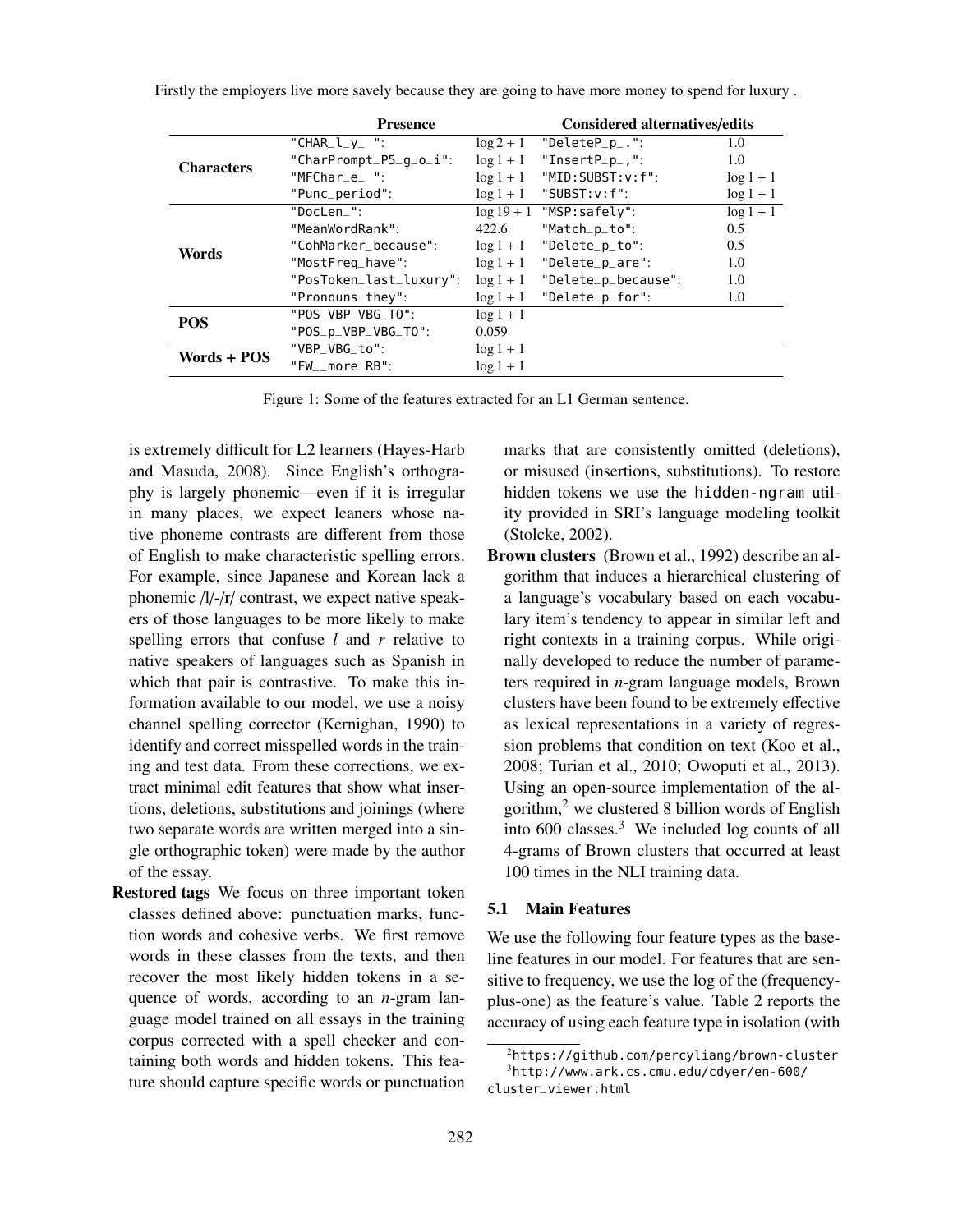| Feature          | Accuracy $(\% )$ |
|------------------|------------------|
| POS              | 55.18            |
| FregChar         | 74.12            |
| CharPrompt       | 65.09            |
| Brown            | 72.26            |
| DocLen           | 11.81            |
| Punct            | 27.41            |
| Pron             | 22.81            |
| Position         | 53.03            |
| PsvRatio         | 12.26            |
| CxtFxn (bigram)  | 62.79            |
| CxtFxn (trigram) | 62.32            |
| Misspell         | 37.29            |
| Restore          | 47.67            |
| CohMark          | 25.71            |
| CohVerb          | 22.85            |
| FxnWord          | 42.47            |

Table 2: Independent performance of feature types detailed in §5.1, §5.2 and §5.3. Accuracy is averaged over 10 folds of cross-validation on the training set.

10-fold cross-validation on the training set).

- **POS** Part-of-speech *n*-grams. Features were extracted to count every POS 1-, 2-, 3- and 4-gram in each document.
- **FreqChar** Frequent character *n*-grams. We experimented with character *n*-grams: To reduce the number of parameters, we removed features only those character *n*-grams that are observed more than 5 times in the training corpus, and *n* ranges from 1 to 4. High-weight features include: TUR:<Turk>; ITA:<Ital>; JPN:<Japa>.
- **CharPrompt** Conjunction of the character *n*-gram features defined above with the prompt ID.
- **Brown** Substitutions, deletions and insertions counts of Brown cluster unigrams and bigrams in each document.

The accuracy of the classifier on the development set using these four feature types is reported in table 3.<sup>4</sup>

## 5.2 Additional Features

To the basic set of features we now add more specific, linguistically-motivated features, each adding a small number of parameters to the model. As above, we indicate the accuracy of each feature type in isolation.

| <b>Feature Group</b> | # Params  | Accuracy $(\% )$ | $\ell_{2}$ |
|----------------------|-----------|------------------|------------|
| POS.                 | 540.947   | 55.18            | 1.0        |
| + FreqChar           | 1,036,871 | 79.55            | 1.0        |
| + CharPrompt         | 2,111,175 | 79.82            | 1.0        |
| $+$ Brown            | 5,664,461 | 81.09            | 1.0        |

Table 3: Dev set accuracy with feature groups, added cumulatively. The number of parameters is always a multiple of 11 (the number of classes). Only  $\ell_2$  regularization was used for these experiments; the penalty was tuned on the dev set as well.

**DocLen** Document length in tokens.

- **Punct** Counts of each punctuation mark.
- **Pron** Counts of each pronoun.
- **Position** Positional token frequency. We use the counts for the first two and last three words before the period in each sentence as features. Highweight features for the *second* word include: ARA:2<,>; CHI:2<is>; HIN:2<can>.
- **PsvRatio** The proportion of passive verbs out of all verbs.
- **CxtFxn** Contextual function words. High-weight features include: CHI: < some JJ>; HIN:<as VBN>.
- **Misspell** Spelling correction edits. Features included substitutions, deletions, insertions, doubling of letters and missing doublings of letters, and splittings (*alot*→*a lot*), as well as the word position where the error occurred. High-weight features include: ARA:DEL<e>, ARA: INS<e>, ARA: SUBST<e>/<i>; GER:SUBST<z>/<y>; JPN:SUBST<l>/<r>, JPN:SUBST<r>/<l>; SPA:DOUBLE<s>, SPA:MID\_INS<s>, SPA:INS<s>.
- **Restore** Counts of substitutions, deletions and insertions of predefined tokens that we restored in the texts. High-weight features include: CHI:DELWORD<do>; GER:DELWORD<on>; ITA:DELWORD<be>

Table 4 reports the empirical improvement that each of these brings independently when added to the main features (§5.1).

#### 5.3 Discarded Features

We also tried several other feature types that did not improve the accuracy of the classifier on the development set.

**CohMark** Counts of each cohesive marker.

<sup>4</sup>For experiments in this paper combining multiple types of features, we used Jonathan Clark's workflow management tool, ducttape (https://github.com/jhclark/ducttape).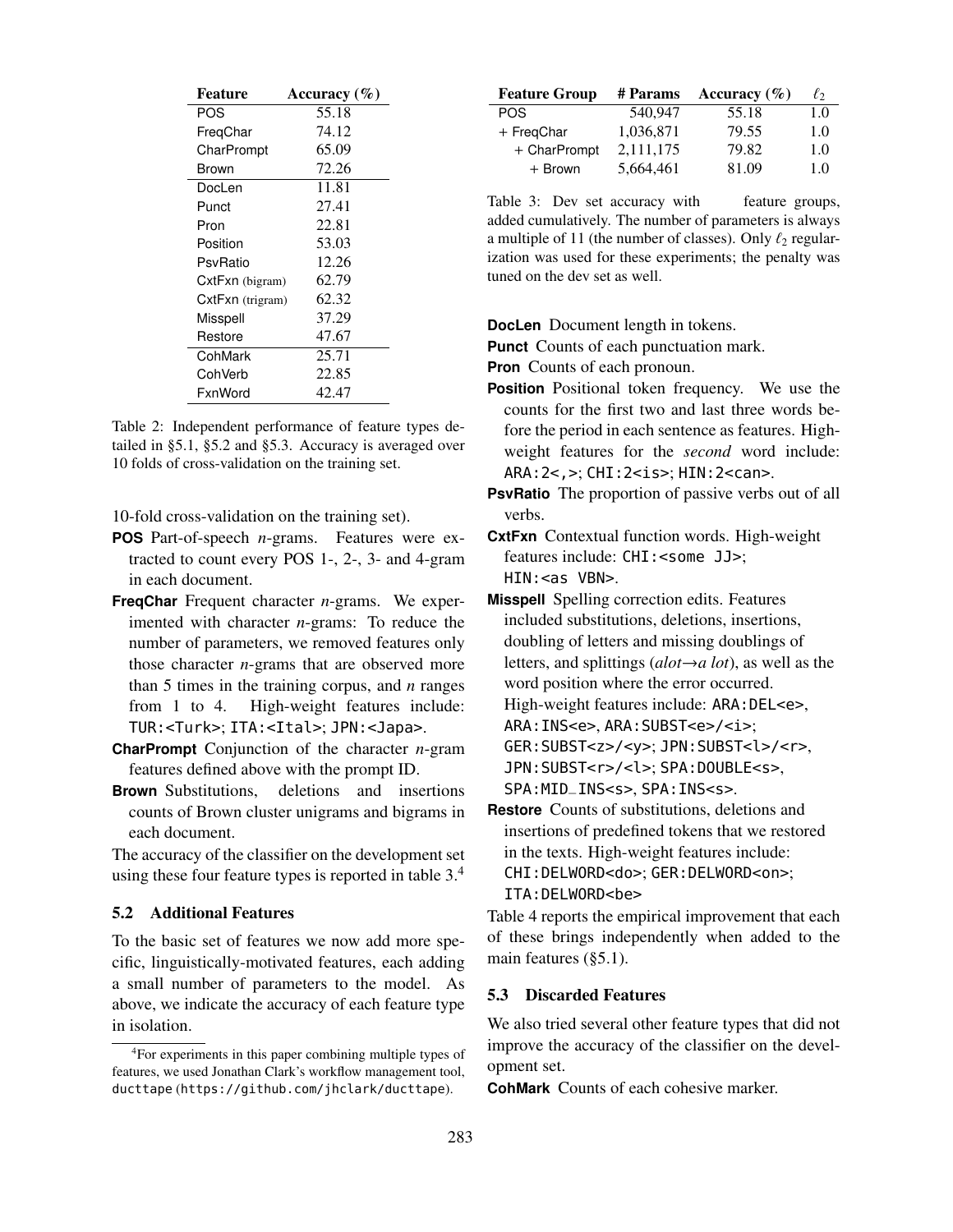| <b>Feature Group</b> | # Params  | Accuracy $(\% )$ | $\ell_2$ |
|----------------------|-----------|------------------|----------|
| + Position           | 6,153,015 | 81.00            | 1.0      |
| + PsvRatio           | 5,664,472 | 81.00            | 1.0      |
|                      | 5,664,461 | 81.09            | 1.0      |
| + DocLen             | 5,664,472 | 81.09            | 1.0      |
| $+$ Pron             | 5,664,736 | 81.09            | 1.0      |
| $+$ Punct            | 5,664,604 | 81.09            | 1.0      |
| + Misspell           | 5,799,860 | 81.27            | 5.0      |
| + Restore            | 5,682,589 | 81.36            | 5.0      |
| $+$ CxtFxn           | 7,669,684 | 81.73            | 1.0      |

Table 4: Dev set accuracy with features plus additional feature groups, added independently.  $\ell_2$  regularization was tuned as in table 3 (two values, 1.0 and 5.0, were tried for each configuration; more careful tuning might produce slightly better accuracy). Results are sorted by accuracy; only three groups exhibited independent improvements over the feature set.

**CohVerb** Counts of each cohesive verb.

**FxnWord** Counts of function words. These features are subsumed by the highly discriminative CxtFxn features.

# 6 Results

The full model that we used to classify the test set combines all features listed in table 4. Using all these features, the accuracy on the development set is 84.55%, and on the test set it is 81.5%. The values for  $\alpha$  and  $\tau$  were tuned to optimize development set performance, and found to be  $\alpha = 5, \tau = 2$ .

Table 5 lists the confusion matrix on the test set, as well as precision, recall and *F*1-score for each L1. The largest error type involved predicting Telugu when the true label was Hindi, which happened 18 times. This error is unsurprising since many Hindi and Telugu speakers are arguably native speakers of Indian English.

Production of L2 texts, not unlike translating from L1 to L2, involves a tension between the imposing models of L1 (and the source text), on the one hand, and a set of cognitive constraints resulting from the efforts to generate the target text, on the other. The former is called *interference* in Translation Studies (Toury, 1995) and *transfer* in second language acquisition (Selinker, 1972). Volansky et al. (forthcoming) designed 32 classifiers to test the validity of the forces acting on translated texts, and found that features sensitive to interference consistently yielded the best performing classifiers. And indeed, in this work too, we find fingerprints of the source language are dominant in the makeup of L2 texts. The main difference, however, between texts translated by professionals and the texts we address here, is that more often than not professional translators translate into their mother tongue, whereas L2 writers write out of their mother tongue by definition. So interference is ever more exaggerated in this case, for example, also phonologically (Tsur and Rappoport, 2007).

We explore the effects of interference by analyzing several patterns we observe in the features. Our classifier finds that the character sequence *alot* is overrepresented in Arabic L2 texts. Arabic has no indefinite article and we speculate that Arabic speakers conceive *a lot* as a single word; the Arabic equivalent for *a lot* is used adverbially like an *-ly* suffix in English. For the same reason, another prominent feature is a missing definite article before nouns and adjectives. Additionally, Arabic, being an Abjad language, rarely indicates vowels, and indeed we find many missing *e*'s and *i*'s in the texts of Arabic speakers. Phonologically, because Arabic conflates /I/ and /@/ into /i/ (at least in Modern Standard Arabic), we see that many *e*'s are indeed substituted for *i*'s in these texts.

We find that essays that contain hyphens are more likely to be from German authors. We again find evidence of interference from the native language here. First, relative clauses are widely used in German, and we see this pattern in L2 English of L1 German speakers. For example, *any given rational being – let us say Immanual Kant – we find that*. Another source of extra hyphens stems from compounding convention. So, for example, we find *wellknown*, *community-help*, *spare-time*, *football-club*, etc. Many of these reflect an effort to both connect and separate connected forms in the original (e.g., *Fussballklub*, which in English would be more naturally rendered as *football club*). Another unexpected feature of essays by native Germans is a frequent substitution of the letter *y* for *z* and vice versa. We suspect this owes to their switched positions on German keyboards.

Lexical item frequency also provides clues to the L1 of the essay writers. The word *that* occurs more frequently in the texts of German L1 speakers. We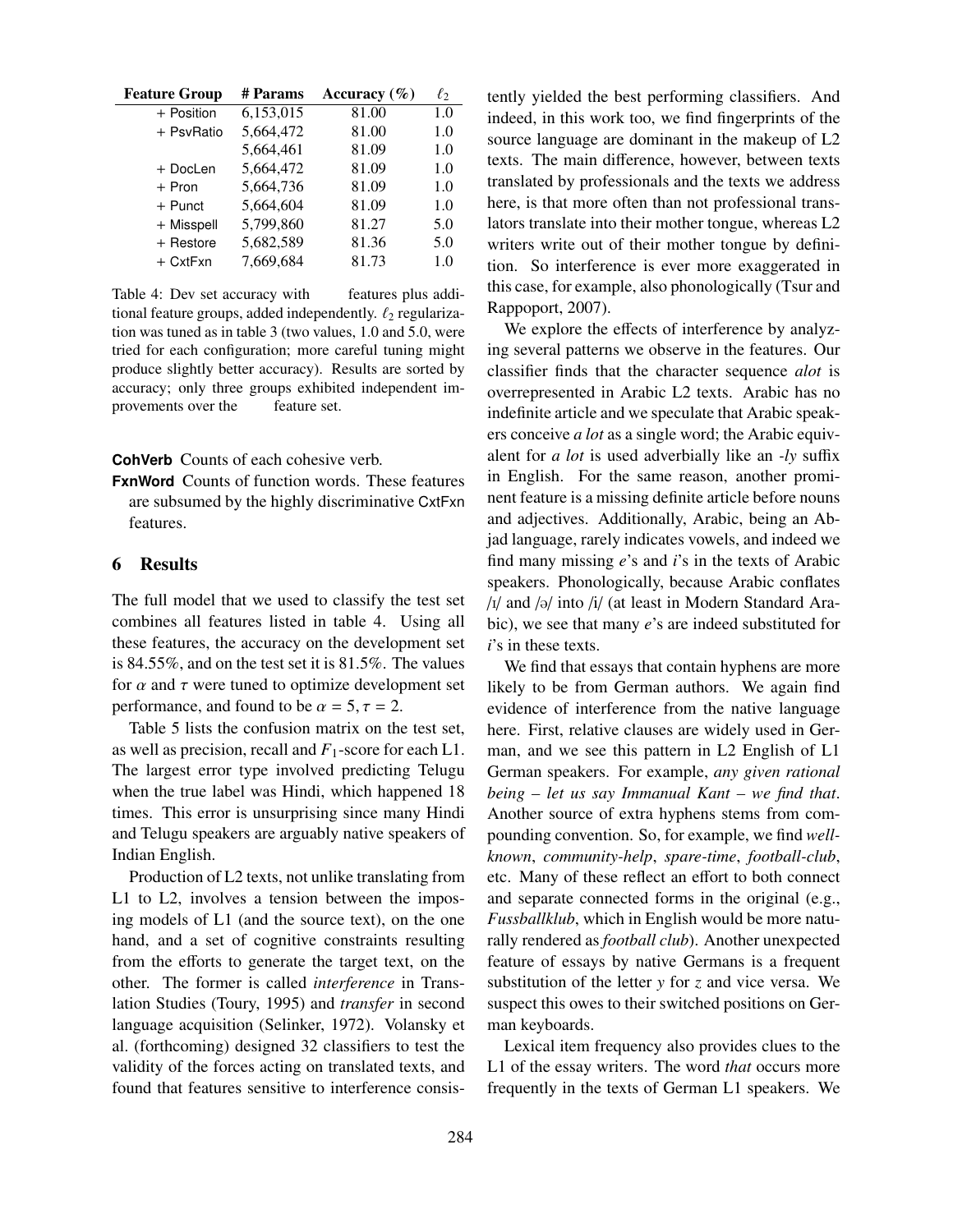| true       |                |          |                             |               |          |                             |                             | ARA CHI FRE GER HIN ITA JPN KOR SPA TEL TUR |          |          |          | <b>Precision</b> $(\%)$ | Recall $(\%)$ | $F_1$ (%) |
|------------|----------------|----------|-----------------------------|---------------|----------|-----------------------------|-----------------------------|---------------------------------------------|----------|----------|----------|-------------------------|---------------|-----------|
| ARA        | 80             |          |                             |               |          |                             |                             |                                             |          |          | 3        | 80.8                    | 80.0          | 80.4      |
| <b>CHI</b> | 3              | 80       | $\Omega$                    |               |          | 0                           | 6                           |                                             |          | $\Omega$ |          | 88.9                    | 80.0          | 84.2      |
| FRE        | $\mathfrak{D}$ | 2        | 81                          | 5             |          | $\mathfrak{D}$              |                             | 0                                           | 3        | $\Omega$ | 3        | 86.2                    | 81.0          | 83.5      |
| <b>GER</b> |                |          |                             | 93            | $\Omega$ | $\theta$                    |                             |                                             |          | 0        | 2        | 87.7                    | 93.0          | 90.3      |
| <b>HIN</b> | 2              | $\Omega$ | $\Omega$                    |               | 77       |                             | $\Omega$                    |                                             | 5        | 9        | 4        | 74.8                    | 77.0          | 75.9      |
| <b>ITA</b> | 2              | $\Omega$ | 3                           |               |          | 87                          |                             | $\Omega$                                    | 3        | $\Omega$ | 2        | 82.1                    | 87.0          | 84.5      |
| <b>JPN</b> | ∍              |          |                             | $\mathcal{D}$ | $\theta$ |                             | 87                          | 5                                           | $\Omega$ | $\Omega$ |          | 78.4                    | 87.0          | 82.5      |
| <b>KOR</b> |                |          | っ                           | $\Omega$      |          | $\Omega$                    | 9                           | 81                                          |          | $\Omega$ | $\Omega$ | 80.2                    | 81.0          | 80.6      |
| <b>SPA</b> | $\mathfrak{D}$ | $\Omega$ | $\mathcal{D}_{\mathcal{L}}$ | $\Omega$      |          | 8                           | $\mathcal{D}_{\mathcal{L}}$ |                                             | 78       |          | 5        | 77.2                    | 78.0          | 77.6      |
| TEL        |                |          |                             | 0             | 18       |                             |                             |                                             |          | 73       | 3        | 85.9                    | 73.0          | 78.9      |
| TUR        | 4              | 0        | $\mathfrak{D}$              | C             | $\theta$ | $\mathcal{D}_{\mathcal{A}}$ | $\mathfrak{D}$              | 4                                           | 4        | $\Omega$ | 80       | 76.9                    | 80.0          | 78.4      |

Table 5: Official test set confusion matrix with the full model. Accuracy is 81.5%.

hypothesize that in English it is optional in relative clauses whereas in German it is not, so German speakers are less comfortable using the nonobligatory form. Also, *often* is over represented. We hypothesize that since it is cognate of German *oft*, it is not cognitively expensive to retrieve it. We find *many times*—a literal translation of *muchas veces* in Spanish essays.

Other informative features that reflect L1 features include frequent misspellings involving confusions of *l* and *r* in Japanese essays. More mysteriously, the characters *r* and *s* are misused in Chinese and Spanish, respectively. The word *then* is dominant in the texts of Hindi speakers. Finally, it is clear that authors refer to their native cultures (and, consequently, native languages and countries); the strings *Turkish*, *Korea*, and *Ita* were dominant in the texts of Turkish, Korean and Italian native speakers, respectively.

#### 7 Discussion

We experimented with different classifiers and a large set of features to solve an 11-way classification problem. We hope that studying this problem will improve to facilitate human assessment, grading, and teaching of English as a second language. While the core features used are sparse and sensitive to lexical and even orthographic features of the writing, many of them are linguistically informed and provide insight into how L1 and L2 interact.

Our point of departure was the analogy between translated texts as a genre in its own and L2 writers as pseudo translators, relying heavily on their mother tongue and transferring their native models

to a second language. In formulating our features, we assumed that like translators, L2 writers will write in a simplified manner and overuse explicit markers. Although this should be studied vis-à-vis comparable outputs of mother tongue writers in English, we observe that the best features of our classifiers are of the "interference" type, i.e. phonological, morphological and syntactic in nature, mostly in the form of misspelling features, restoration tags, punctuation and lexical and syntactic modeling.

We would like to stress that certain features indicating a particular L1 have no bearing on the quality of the English produced. This has been discussed extensively in Translation Studies (Toury, 1995), where interference is observed by the overuse or underuse of certain features reflecting the typological differences between a specific pair of languages, but which is still within grammatical limits. For example, the fact that Italian native speakers favor the syntactic sequence of determiner + adjective + noun (e.g., *a big risk* or *this new business*) has little prescriptive value for teachers.

A further example of how L2 quality and the ability to predict L1 are uncorrelated, we noted that certain L2 writers often repeat words appearing in their essay prompts, and including information about whether the writer was reusing prompt words improved classification accuracy. We suggest this reflects different educational backgrounds. This feature says nothing about the quality of the text, just as the tendency of Korean and Italian writers to mention their home country more often does not.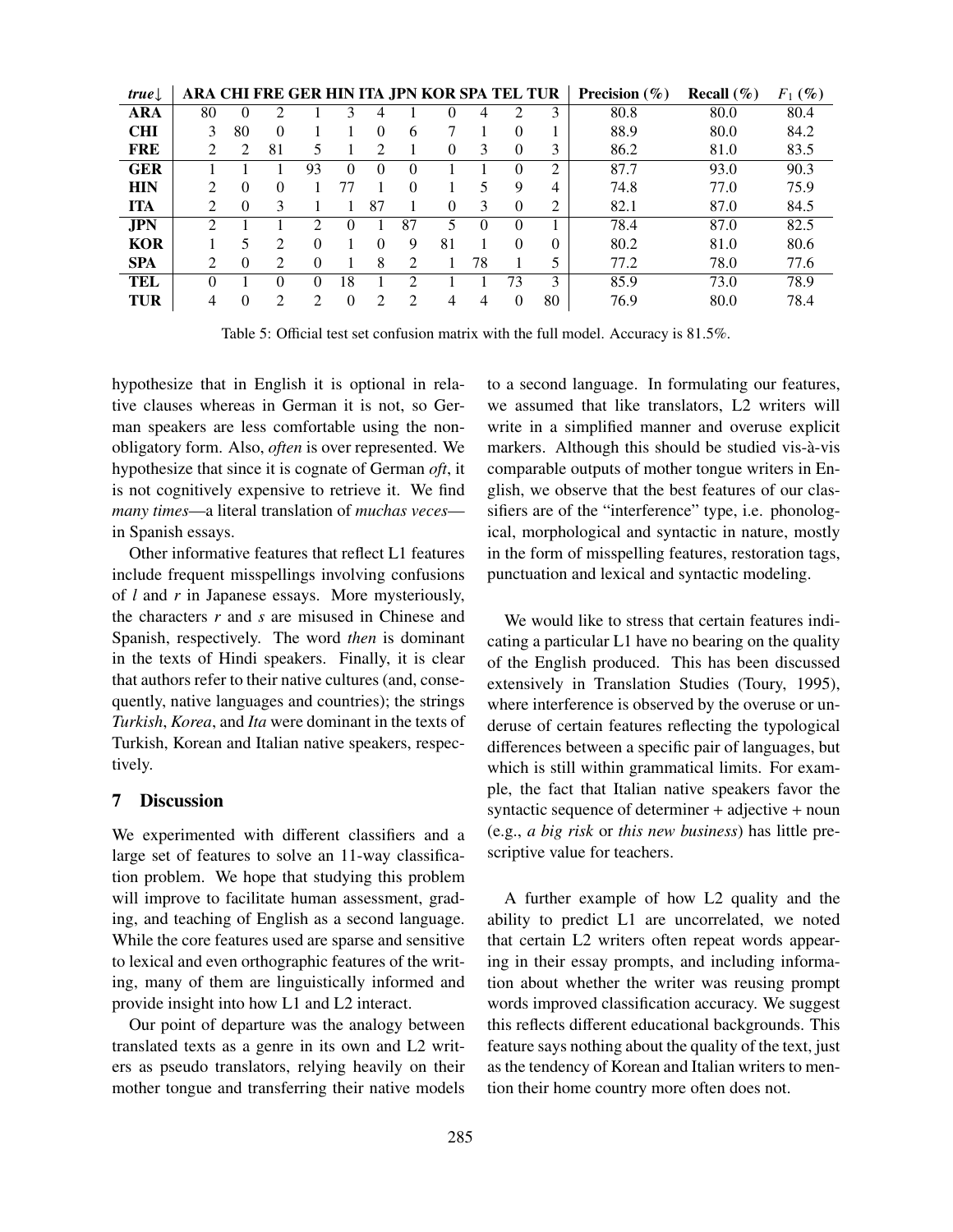## Acknowledgments

This research was supported by a grant from the Israeli Ministry of Science and Technology.

#### References

- Daniel Blanchard, Joel Tetreault, Derrick Higgins, Aoife Cahill, and Martin Chodorow. 2013. TOEFL11: A corpus of non-native English. Technical report, Educational Testing Service.
- Shoshana Blum-Kulka. 1986. Shifts of cohesion and coherence in translation. In Juliane House and Shoshana Blum-Kulka, editors, *Interlingual and intercultural communication Discourse and cognition in translation and second language acquisition studies*, volume 35, pages 17–35. Gunter Narr Verlag.
- Julian Brooke and Graeme Hirst. 2011. Native language detection with 'cheap' learner corpora. In *Conference of Learner Corpus Research (LCR2011)*, Louvain-la-Neuve, Belgium. Presses universitaires de Louvain.
- Peter F. Brown, Peter V. de Souza, Robert L. Mercer, Vincent J. Della Pietra, and Jenifer C. Lai. 1992. Classbased *n*-gram models of natural language. *Computational Linguistics*, 18(4).
- Dominique Estival, Tanja Gaustad, Son Bao Pham, Will Radford, and Ben Hutchinson. 2007a. Author profiling for English emails. In *Proc. of PACLING*, pages 263–272, Melbourne, Australia.
- Dominique Estival, Tanja Gaustad, Son Bao Pham, Will Radford, and Ben Hutchinson. 2007b. TAT: An author profiling tool with application to Arabic emails. In *Proc. of the Australasian Language Technology Workshop*, pages 21–30, Melbourne, Australia, December.
- Sylviane Granger, Estelle Dagneaux, Fanny Meunier, and Magali Paquot. 2009. *International Corpus of Learner English*. Presses universitaires de Louvain, Louvain-la-Neuve.
- Rachel Hayes-Harb and Kyoko Masuda. 2008. Development of the ability to lexically encode novel second language phonemic contrasts. *Second Language Research*, 24(1):5–33.
- Patrick Juola. 2006. Authorship attribution. *Foundations and Trends in Information Retrieval*, 1(3):233– 334.
- Mark D. Kernighan. 1990. A spelling correction program based on a noisy channel model. In *Proc. of COLING*.
- Ekaterina Kochmar. 2011. Identification of a writer's native language by error analysis. Master's thesis, University of Cambridge.
- Terry Koo, Xavier Carreras, and Michael Collins. 2008. Simple semi-supervised dependency parsing. In *Proc. of ACL*.
- Moshe Koppel and Noam Ordan. 2011. Translationese and its dialects. In *Proc. of ACL-HLT*, pages 1318– 1326, Portland, Oregon, USA, June. Association for Computational Linguistics.
- Moshe Koppel, Jonathan Schler, and Kfir Zigdon. 2005a. Automatically determining an anonymous author's native language. *Intelligence and Security Informatics*, pages 41–76.
- Moshe Koppel, Jonathan Schler, and Kfir Zigdon. 2005b. Determining an author's native language by mining a text for errors. In *Proc. of KDD*, pages 624–628, Chicago, IL. ACM.
- Robert Lado. 1957. *Linguistics across cultures: applied linguistics for language teachers*. University of Michigan Press, Ann Arbor, Michigan, June.
- Claudia Leacock, Martin Chodorow, Michael Gamon, and Joel Tetreault. 2010. *Automated Grammatical Error Detection for Language Learners*. Morgan and Claypool.
- Dong C. Liu, Jorge Nocedal, Dong C. Liu, and Jorge Nocedal. 1989. On the limited memory BFGS method for large scale optimization. *Mathematical Programming B*, 45(3):503–528.
- Olutobi Owoputi, Brendan O'Connor, Chris Dyer, Kevin Gimpel, Nathan Schneider, and Noah A. Smith. 2013. Improved part-of-speech tagging for online conversational text with word clusters. In *Proc. of NAACL*.
- Larry Selinker. 1972. Interlanguage. *International Review of Applied Linguistics in Language Teaching*, 10(1–4):209–232.
- Andreas Stolcke. 2002. SRILM—an extensible language modeling toolkit. In *Procedings of International Conference on Spoken Language Processing*, pages 901–904.
- Michael Swan and Bernard Smith. 2001. *Learner English: A Teacher's Guide to Interference and Other Problems*. Cambridge Handbooks for Language Teachers. Cambridge University Press.
- Joel Tetreault, Daniel Blanchard, and Aoife Cahill. 2013. A report on the first native language identification shared task. In *Proc. of the Eighth Workshop on Innovative Use of NLP for Building Educational Applications*, Atlanta, GA, USA, June. Association for Computational Linguistics.
- Gideon Toury. 1995. *Descriptive Translation Studies and beyond*. John Benjamins, Amsterdam / Philadelphia.
- Kristina Toutanova, Dan Klein, Christopher D. Manning, and Yoram Singer. 2003. Feature-rich part-of-speech tagging with a cyclic dependency network. In *Proc. of HLT-NAACL*, pages 173–180, Edmonton, Canada, June. Association for Computational Linguistics.